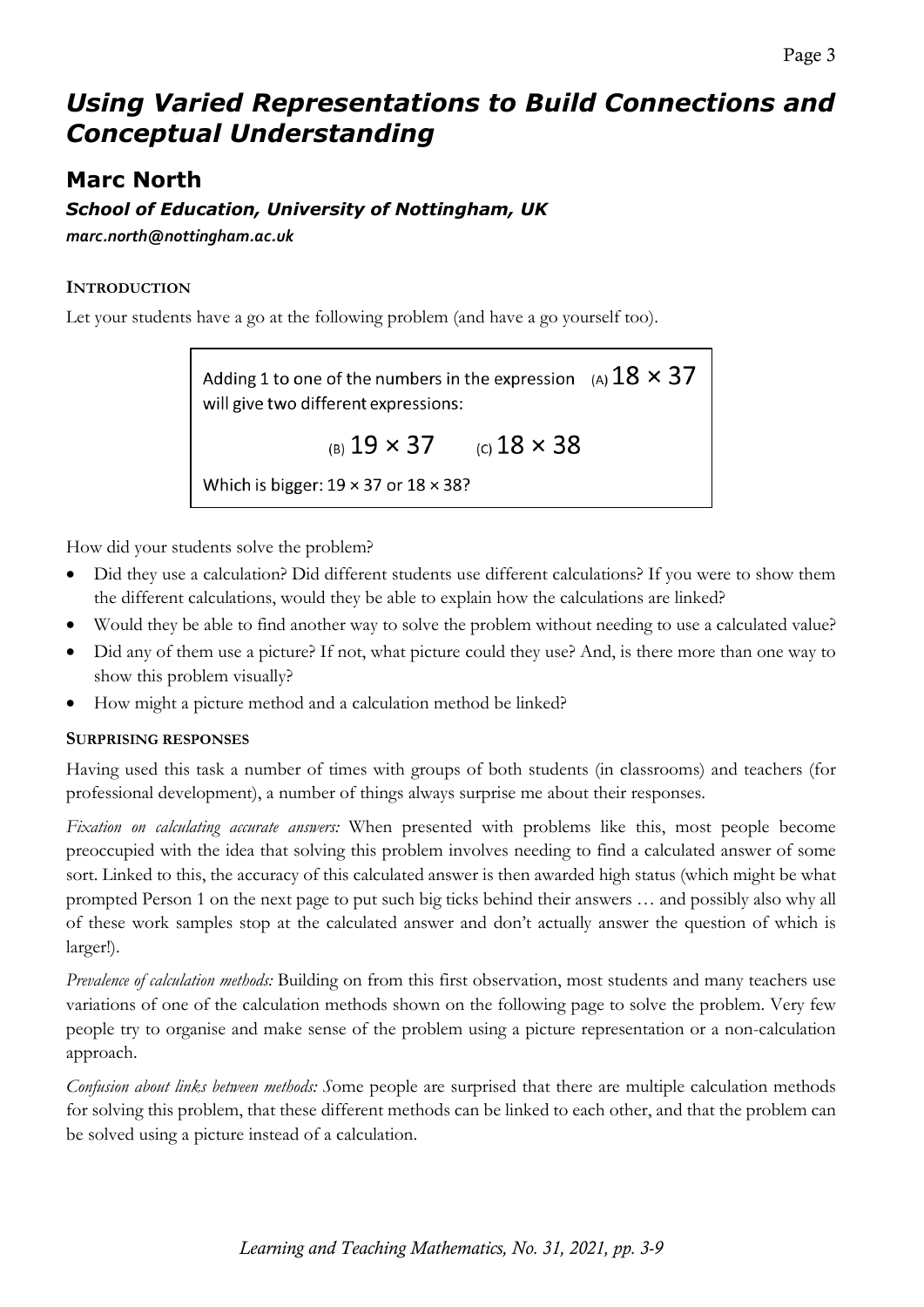Page 4

*Prevalence of procedural understanding:* Most surprising of all, though, is the way in which most people's explanations of their methods and thinking about the problem reflects procedural rather than conceptual understanding.





Expanded Column Method

'Grid' Method (Partitioning)

In the following section I explore what thinking conceptually about this problem might involve.

# **THINKING CONCEPTUALLY ABOUT THE PROBLEM**

Procedural understanding and fluency involve knowing mathematical facts and having fluency with mathematical calculations and procedures. By contrast, conceptual (or relational) understanding (Kilpatrick et al., 2001; Skemp, 1978) involves knowing the *why* behind the mathematics – a deep knowledge of the structures that underpin concepts, varied ways of thinking about and representing concepts, relationships between these, why certain methods work, and the situations in which different methods are most effective.

For the multiplication problem given, procedural fluency might enable someone to solve the problem using one or other of the calculation methods shown above. By contrast, conceptual understanding might involve solving the problem by looking more closely at the multiplicative relationships  $18 \times 37$ ,  $19 \times 37$  and  $18 \times 38$ , thinking about what each of these relationships represents and how they are different to each other. For example,  $18 \times 37$  represents a multiplicative relationship of 18 and 37. The underlying mathematical structure of this relationship is multiplication, which stems from the notion of '**groups of**' objects. When thought about in this way,  $18 \times 37$  represents 18 groups with 37 items in each group. The change from 18  $\times$  37 to 19  $\times$  37 involves adding another group (of 37 items); while the change from 18  $\times$  37 to 18  $\times$  38 involves adding one more item to each existing group (i.e. adding an extra 18 items). Using this reasoning it is clear that  $19 \times 37$  is bigger than  $18 \times 38$  (with no calculation needed!).

Thinking conceptually about the problem focuses attention on the underlying mathematical structures that define the relationships in the problem, which makes it possible to understand, organise and solve the problem without needing to resort to a procedural calculation and accurately calculated numerical answers.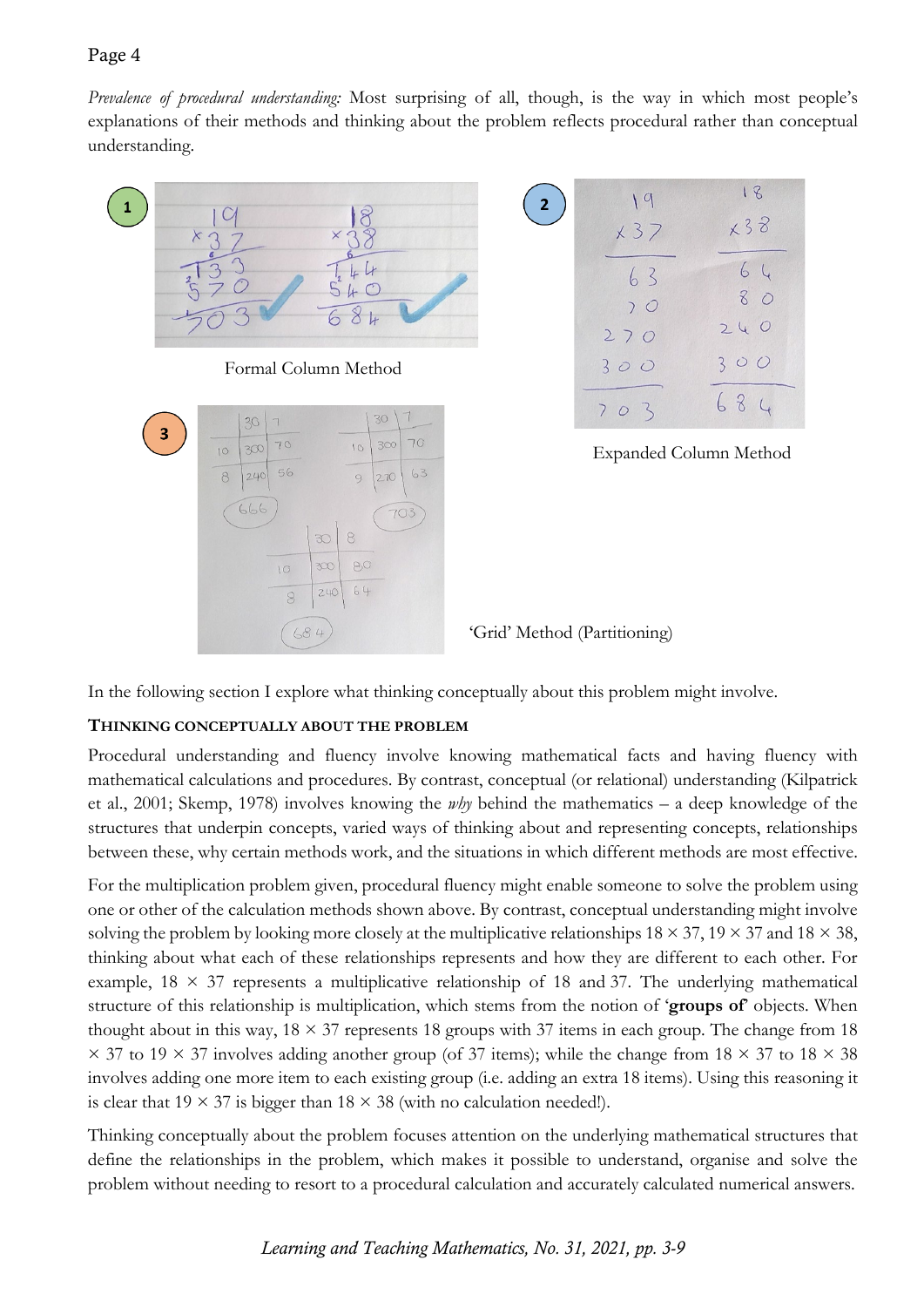#### **USING REPRESENTATIONS TO SUPPORT CONCEPTUAL UNDERSTANDING**

Picture representations are a useful tool for supporting conceptual understanding for two main reasons. Firstly, you need to have a deep understanding of a problem to organise and show the problem visually. So, supporting students to draw pictures to organise, model and solve problems helps them to develop a deeper understanding of concepts. Secondly, carefully chosen representations allow one to explore mathematical structures and to compare and contrast different ways of working. This shifts the nature of discussions in the classroom away from only finding answers to an explicit focus on connections and relationships – in other words, on conceptual understanding.

#### **REPRESENTING THE PROBLEM VISUALLY**

Drawing on this approach, one way to support conceptual thinking about this problem is to ask the question:

*"What does the relationship 18 × 37 look like?"*

And, by extension:

"How are 19 
$$
\times
$$
 37 and 18  $\times$  38 the same or different to 18  $\times$  37?"

Using the most common grouping model of objects in circles may prove too cumbersome for numbers this big. An alternative is a rectangular area model, with the multiplicand and multiplier in the relationship representing the dimensions (numbers of rows and columns) of the rectangle and the product giving the area of the rectangle (represented by the number of unit squares).



Then, showing the change from  $18 \times 37$  to  $19 \times 37$  and  $18 \times 38$  respectively on this model manifests visually as follows:



Introducing a pictorial representation for this problem immediately focuses our attention on the nature of the underlying mathematical structures that define these three multiplicative relationships (multiplication as 'groups of'). This makes mapping differences between them easier to conceptualise and track and, so, supports conceptual understanding of these relationships and of the problem. This in turn reduces the need for a procedural calculation; or, if a calculation is still preferred, provides a way to validate a procedural approach.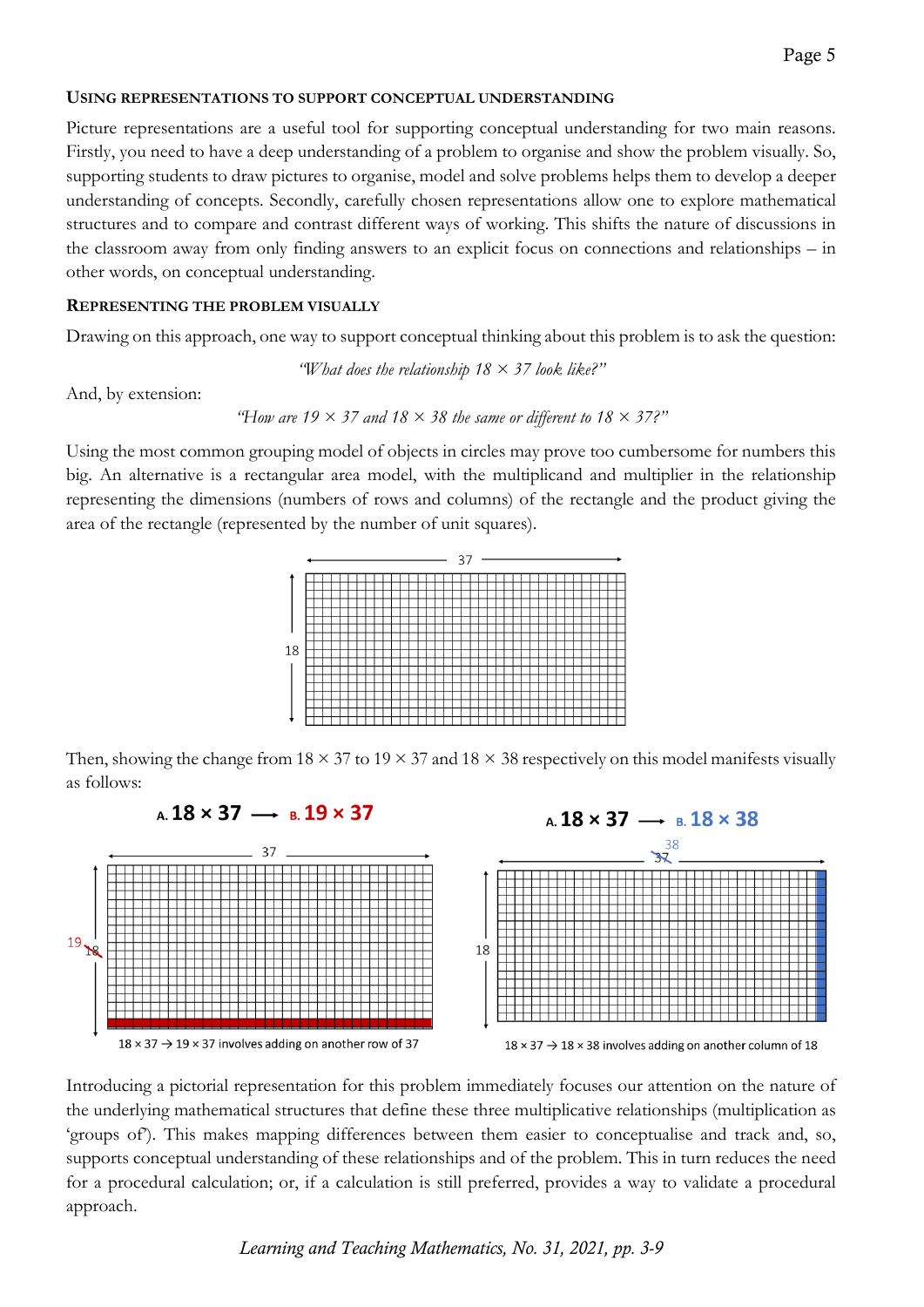## Page 6

## **BUILDING CONNECTIONS BETWEEN METHODS**

Conceptual understanding also involves being able to recognise relationships between concepts, between methods, and between different representations (e.g. numeric and pictorial) of the same concept. For the multiplication problem, this involves the links between:

- the area model representation and the calculation methods
- each of the different calculation methods

Starting with the *expanded column* and *'grid'* methods (calculation methods 2 and 3 above), each of these is underpinned by a *partitioning* approach. This partitioning approach can easily be applied and demonstrated visually on the area model, thus building a direct connection to each component of these numerical and pictorial representations.

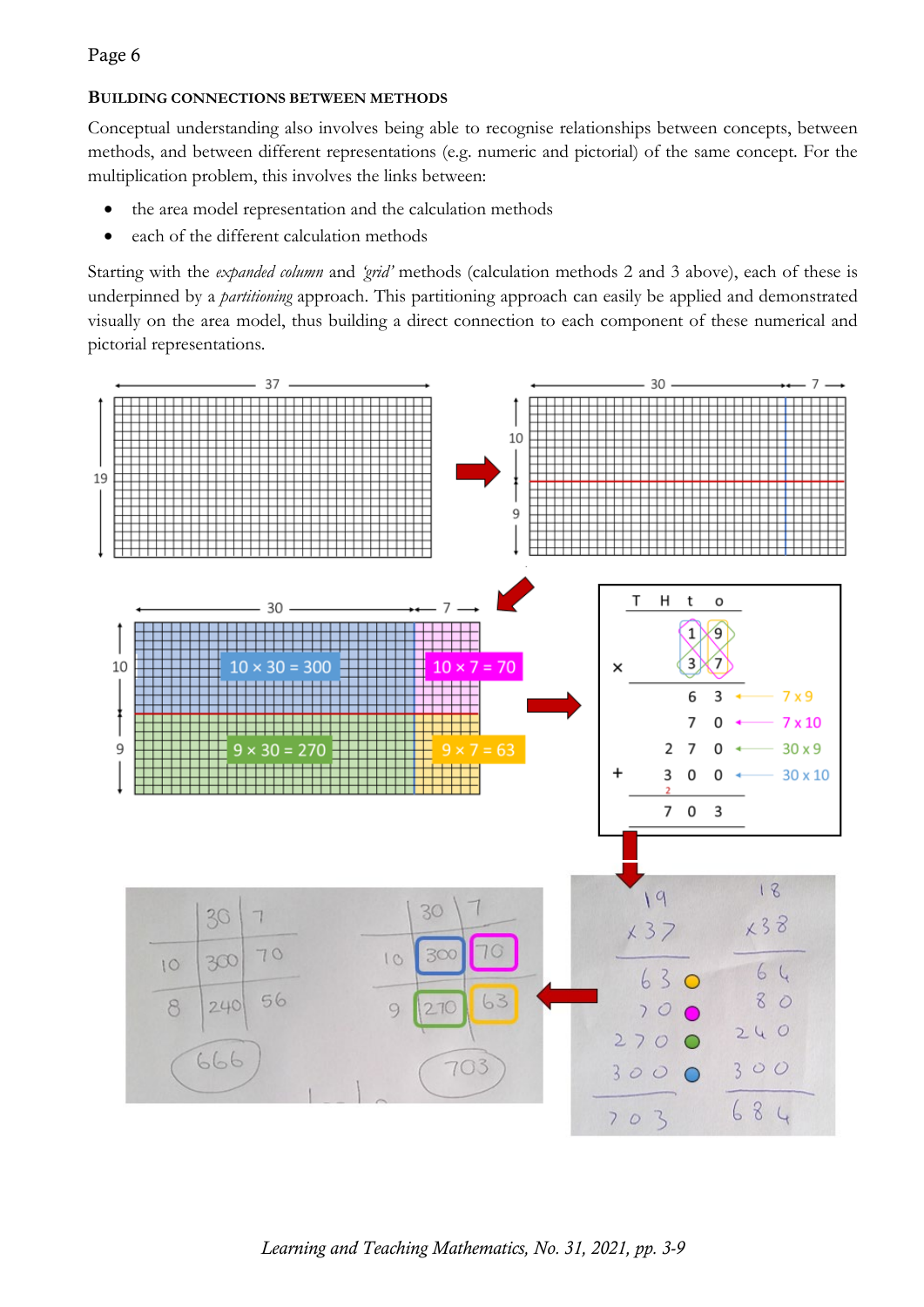Building these connections facilitates a deeper conceptual understanding of the origins of each calculated value in the expanded column format. These connections also illuminate why we have to *add* values in a multiplication problem (which is sometimes a source of confusion for children), illustrated via the 'sum of areas' analogy on the rectangular area model. Finally, a leap can be made to an alternative format for the multiplication, showcasing an *expanding brackets* approach to highlight the distributive property of multiplication over addition in partitioning.

$$
19 \times 37 = (10 + 9) \times (30 + 7)
$$
  
= (10 x 30) + (10 x 7) + (9 x 30) + (9 x 7)  
= 300 + 70 + 270 + 63  
= 703

Linking the expanded column method, grid method, and area representation to the formal column method (calculation method 1 above) involves a slight initial diversion to a place value grid – but using a multiplication problem with smaller numbers as the numbers in the original problem are too big to represent effectively on a place value grid. Doing this allows us to explore the evolution of each step in the formal column method, in particular the process of exchanging ones for tens or tens for hundreds.



With this foundational knowledge re-established, we can revert to the multiplicative relationships in the original problem to establish deep understanding of the evolution of each component in the formal column method:



Links can now be made between the expanded column method and this condensed method, and to the grid and area models.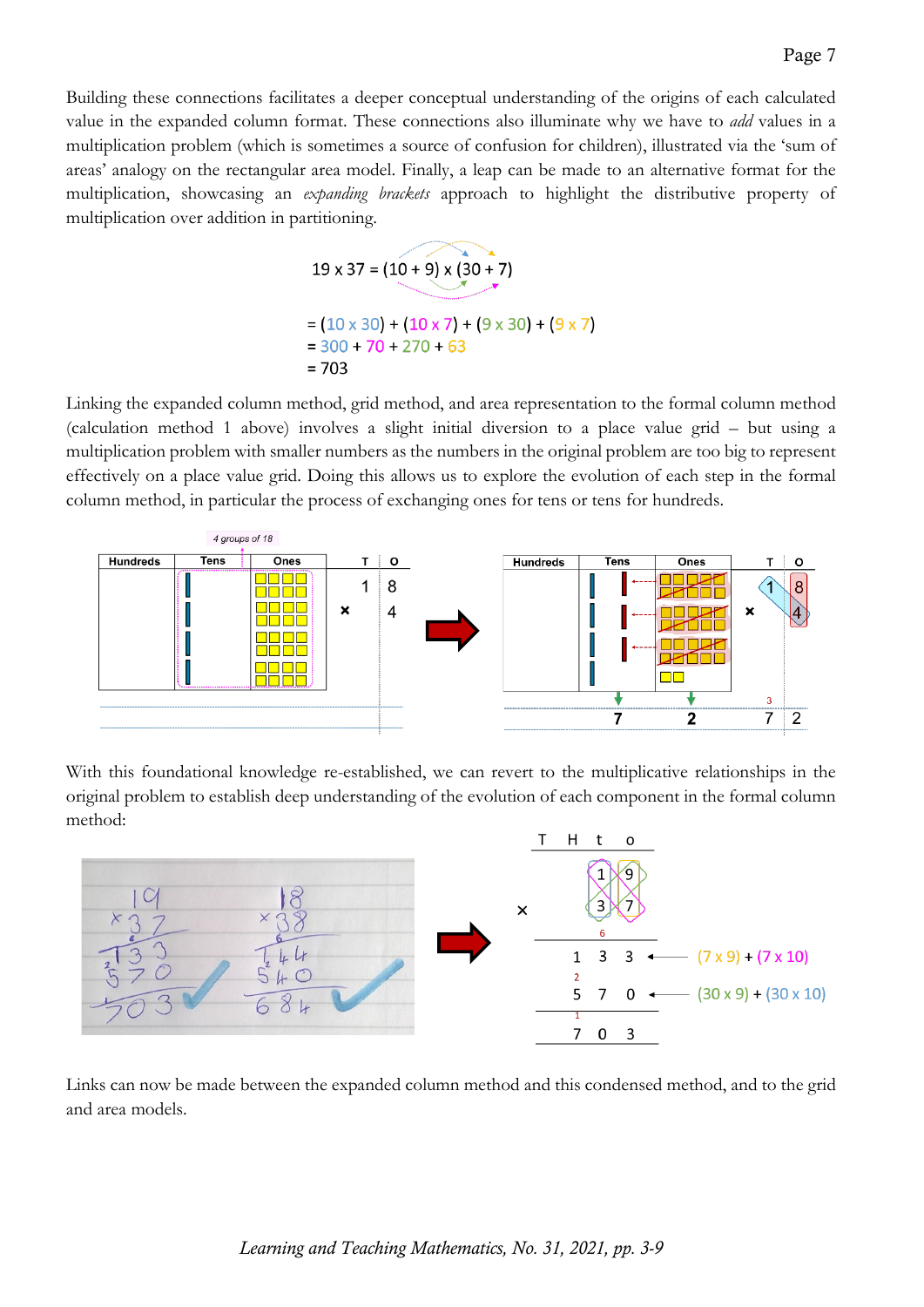

Throughout all of these activities, a further key dimension of supporting conceptual understanding - and one that is sometimes overlooked - is insistence on the use of appropriate technical language that accurately reflects the structure of the mathematics. For example, insisting on "7 ones multiplied by 1 ten, which is 7 multiplied by 10" as opposed to "7 times 1". Similarly, 300 is the product of 30  $\times$  10 and not "3  $\times$  1 with two zeroes added before … why? … Because that's what our teachers told us to do!"

## **A CHALLENGE!**

As explored above, drawing on a carefully chosen picture representation can support deep conceptual understanding by giving us the tools to explore the origins and evolution of each component of a formal procedural method, connect methods, and find links between different representations of the same concept. In addition, the activities shift the nature of classroom discussions away from just finding answers to a dedicated focus exploring relationships and underlying structures.

But, let's also be honest … thinking, understanding and teaching conceptually is hard work! For teachers, doing this requires a deep understanding of mathematics concepts, of varied ways of representing and working with those concepts, and of links between these. For students, it means having to think deeply about mathematical structures and relationships rather than just memorising procedural methods. Despite this, the gains far outweigh the effort. In mathematics lessons, thinking conceptually gives students the tools that they need to check and validate calculated answers, to reset and try a different approach when a preferred procedural method fails, to make sense of unseen problems, and to tackle variations of familiar problems. Beyond the classroom, places of study and employers are desperate for people who can think creatively to organise, model and solve problems, and identify trends and relationships. Thinking conceptually is empowering – and believing this makes teaching for conceptual understanding, no matter how tough, a no-brainer!